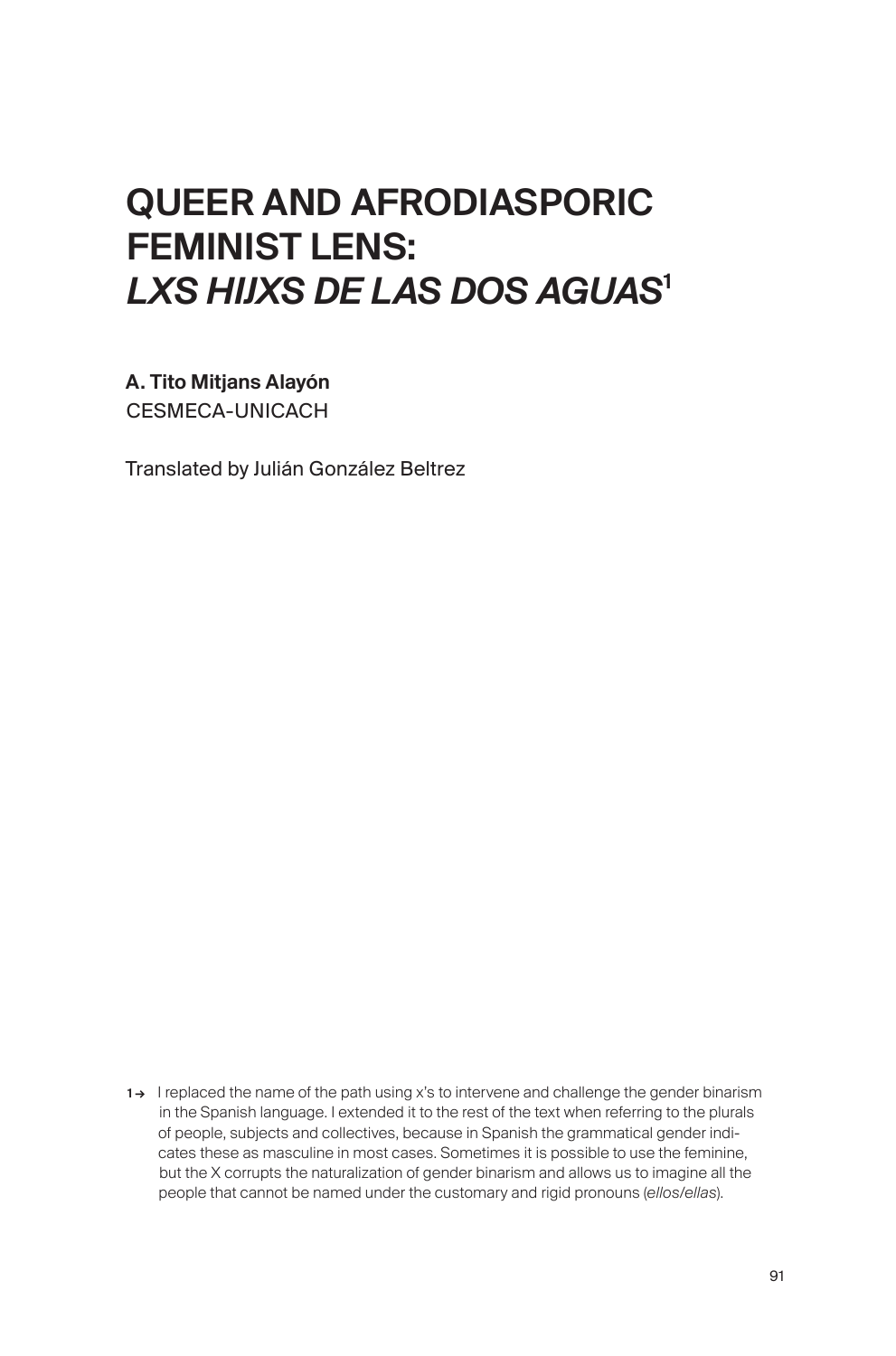So now here is the question: what tools, what methodologies, if you will, do we need to develop to coax memory back into work, to mute the seduction of forgetting and make re-memory irresistible?<sup>2</sup>

—M. Jacqui Alexander

## **INTRODUCTION**

In this paper, I intend to share some notes on the lens that I developed for my doctoral thesis. I named it *Lxs Hijxs de las Dos Aguas* (The Children of the Two Waters), in order to mark the methodological and epistemological importance of Afrodiasporic spiritual bodies in our processes of anticolonial struggles. Through this methodological tool, my interest lies in taking a closer look at the necessity of questioning the instrumentalist discourses of the cis-colonial, heterosexist logics of the mostly White-Mestizo academy in Latin America; to expand upon the theoretical and methodological limits of the same; to recuperate Afrodiasporic epistemologies and relocate them on the same epistemic plane where one encounters Western knowledge; and, lastly, to insert my work into a queer and trans Afrodiasporic conversation with other activists, intellectuals, and academics who are rethinking—from feminist, antirractist, queer, and transfeminist critical perspectives—the possibilities of these spiritual bodies for Black movements in *Améfrica*. 3

In order to develop my feminist research, I used this lens in order to

<sup>2 →</sup> Gina Athena Ulisse, "Grounding on Rasanblaj with M. Jacqui Alexander", in *Emisférica* 12, no. 1-2 (2015). https://hemisphericinstitute.org/es/emisferica-121-caribbean-rasanblaj/12- 1-essays/e-121-essay-alexander-interview-with-gina.html

<sup>3→</sup> Améfrica is a geopolitical term created by the Afro-Brazilian feminist philosopher Lélia González in 1988 which centers the historical experience of Black people in the Americas. It challenges the White-*Mestizo* gaze over the region and its denomination of this land as *América Latina*, which centers the Whiteness and European heritage that erase Black and Indigenous communities. Renaming the region through the experience of Black people inserts the historic process of resistance, reinterpretation ,and creation of new ways of Blackness here, which are heirs to an African heritage but developed a different history of Blackness in this territory, Amefricanx. Doing this situates racism, racialization, gender, and gendered racialization, and their consequences as part of this region. See Léila González, "A categoría político-cultural de amefricanidade," trans. Aline Moura, *Revista Tempo Brasileiro* 92-93 (1988).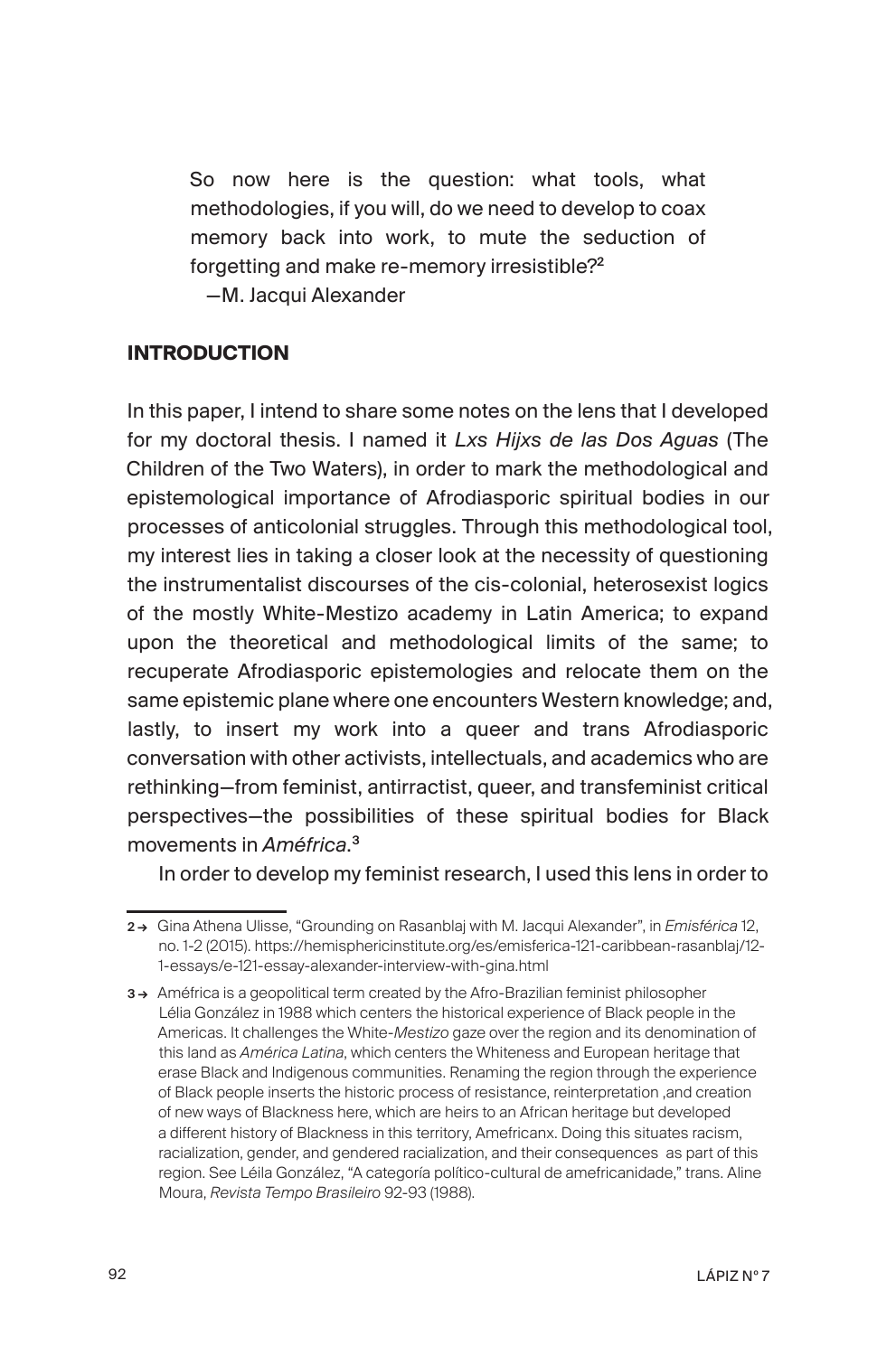assist me in systematizing—selecting, organizing, summarizing, compiling, and later, analyzing the information based on interviews, observed participation, feminist cartography, and the archive—with an Afrocentered focus that emphasizes the corporealities, epistemologies, methodologies, and experiences of Afrodiasporic subjects in the execution of my research. Another central characteristic is its intersectional essence, which allows me to get close to the geopolitical space and social universe of several Afrodiasporic activists from a lens in which gender, race, sexuality, and class are interwoven and codesigned, and examine how they negotiate colorism.

I used a queer and Afrodiasporic lens to develop a cartography of Afrodiasporic feminists through and in San Cristóbal de las Casas<sup>4</sup> in Chiapas, Mexico and the contributions that their time there has made. For this I needed a lens through which to see, a perspective that would transcend the binary logics of gender, racial colorblindness, and the anti-Black deterritorialization that have prevailed in social activist spaces. As a result, I went about tracking down works that use Afrodiasporic spiritual positions within the social processes of Black communities in Abya Yala.<sup>5</sup>

The lens *Lxs Hijxs de las Dos Aguas* was useful in distinguishing how the process of Black queer erasure takes shape in territories such as Mexico, where not only is Black queerness commonly erased but Blackness itself is blurred through Mestizaje<sup>6</sup> discourses and practices

- 4 → *Jovel* is the Tzotzil name of the territory where the city of San Cristóbal de las Casas is located.
- 5 → Abya Yala is a geopolitical term. In the Gunadele language, from the Guna people located in Panamá and Colombia it means "land in full maturity" or "land of lifeblood." It is one the first terms for what is today Latin America, and it has been used extensively since the 2004 Second Continental Summit of the Indigenous Peoples and Nations in Quito as a way to interrupt the White-*Mestizo* landscape of colonization over this territory.
- 6 → *Mestizaje* is a racial category that emerged in the case of Mexico between the end of the nineteenth century and the first decade of the twentieth century as a result of the consolidation of the Mexican state. Spanish colonialism and White settler heirs developed a distinctive type of racism, using racial mixing or whitening of Indigenous and Black populations as the basis of its racial caste system. Mestizaje was the outcome and was distinct from the racial segregation imposed in the United States and Caribbean islands, which were ruled by English and the Dutch conquerors. The White elite settlers, intellectuals, and academics of that period created a strong ideology that sustained and promoted a national notion of racial neutrality or racial democracy incarnated in the Mestizo subject that represented the citizen while activating the whitening of the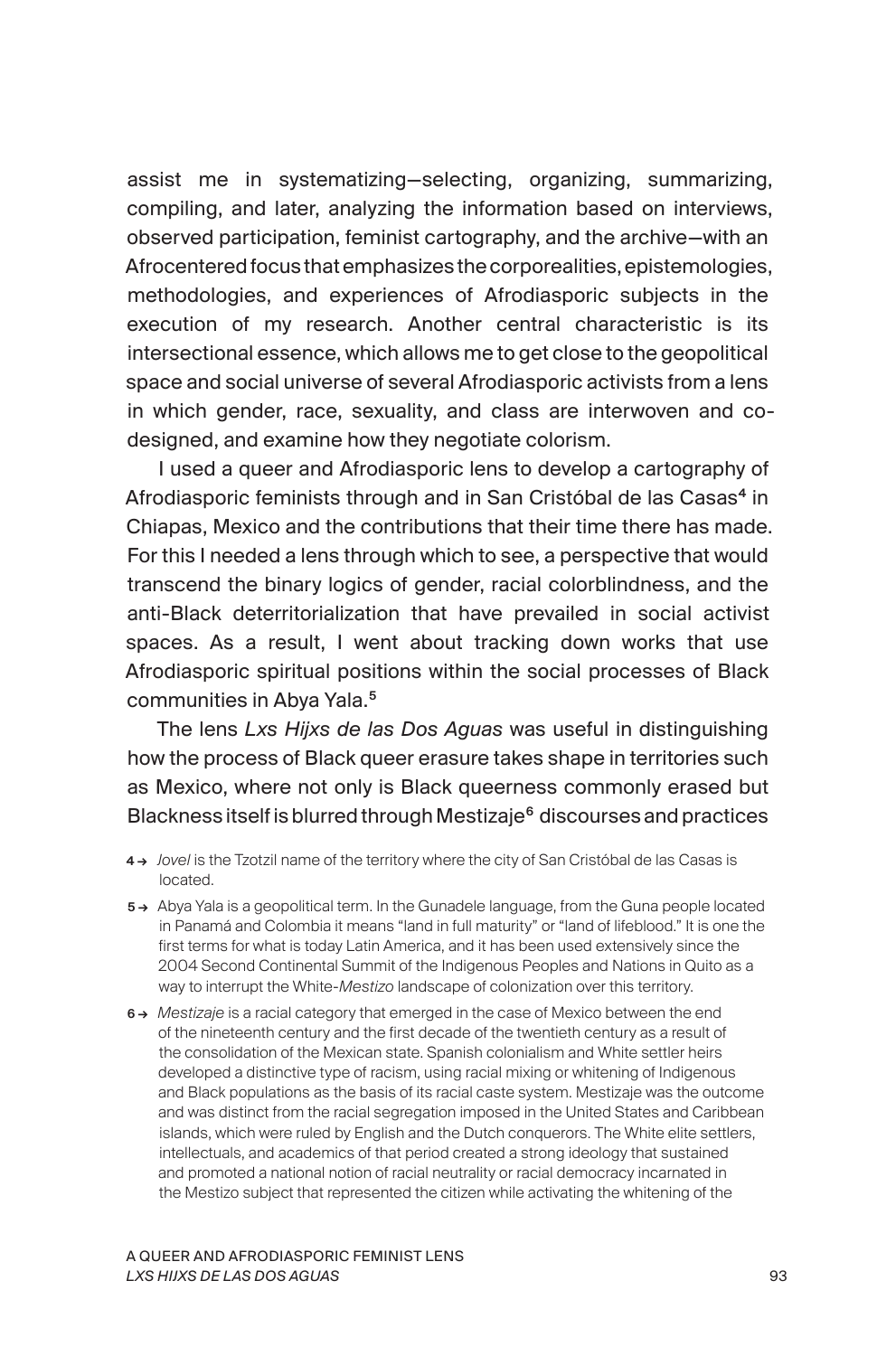of "whitening the landscape."

Along with this process, it is important to recognize some challenges of the category "trans," which has been interwoven with the history of Western medicalization, pathologization, and criminalization of people who defy Western gender binaries. This category has been central for the trans movement internationally to mobilize and organize while exposing the extensive violence towards trans bodies in the name of medicine, anthropology, psychology, and the law. One part of the history of the term "trans" makes explicit how the coloniality of the gender system is rooted in the colonial process of Améfrica, imposed to colonize Black and Indigenous bodies and communities.<sup>7</sup> Moreover, it is shown through the bodies, identities, and cultures of transness how these binary ideas of "man" and "woman" are imposed in numerous ways and hardly capable of being embodied, especially in Black and Brown bodies. Upon doing this, spaces open up for nonwhite Western perspectives, genealogies and identities that transcend the heteronormative gender spectrum, such as the spectrum of Black queer-trans genders that reside within Black spiritualities/religious systems and that had to survive the colonial imposition of Western gender norms.

I encountered important references, including those found in the work of the famous Nigerian academic Oyèronké Oyewùmí (1997/2017),

population as a social aspiration to progress. As Mónica Moreno Figueroa explains, "Mestizaje is the racial project of Mexico. One that was characterized by the pretension of accepting the racial mix under a violent process of assimilation, with pillars founded upon anti-Indigenous, anti-Asian and anti-Black racism." See Mónica Moreno Figueroa, "¿De qué sirve el asco? Racismo antinegro en México," in *Revista de la Universidad de México* (Ciudad de México, Cultura UNAM, septiembre 2020), 65. While doing this, Mestizaje reinforced anti-Black racism through the social stratification of Black people as linked to their erasure. Moreno details: "*Mestiza* is a polyvalent category related to different moments in Mexican history and, simultaneously, refers to a person with mixed European and Latin American Indigenous heritage; to a flexible social identity with which the diverse racial mixtures that occur in the colonial period in Latin America are named, after a wide range of 'combinations' between Indigenous people, African descendants, European settlers and others; and to the subject of national identity presented as the embodiment of the promise of improvement through race mixing for individuals as well as for the nation." See Mónica Moreno Figueroa, "'Yo nunca he tenido la necesidad de nombrarme': Reconociendo el Racismo y el Mestizaje en México," *Racismos y otras formas de intolerancia*. De norte a sur en América Latina, eds. Alicia Castellanos y Gisela Landázuri (México, Universidad Autónoma Metropolitana, 2012), 22.

<sup>7 →</sup> Maria Lugones, "Colonialidad y Género," in *Tabula Rasa*, no. 9 (2008), 73-101.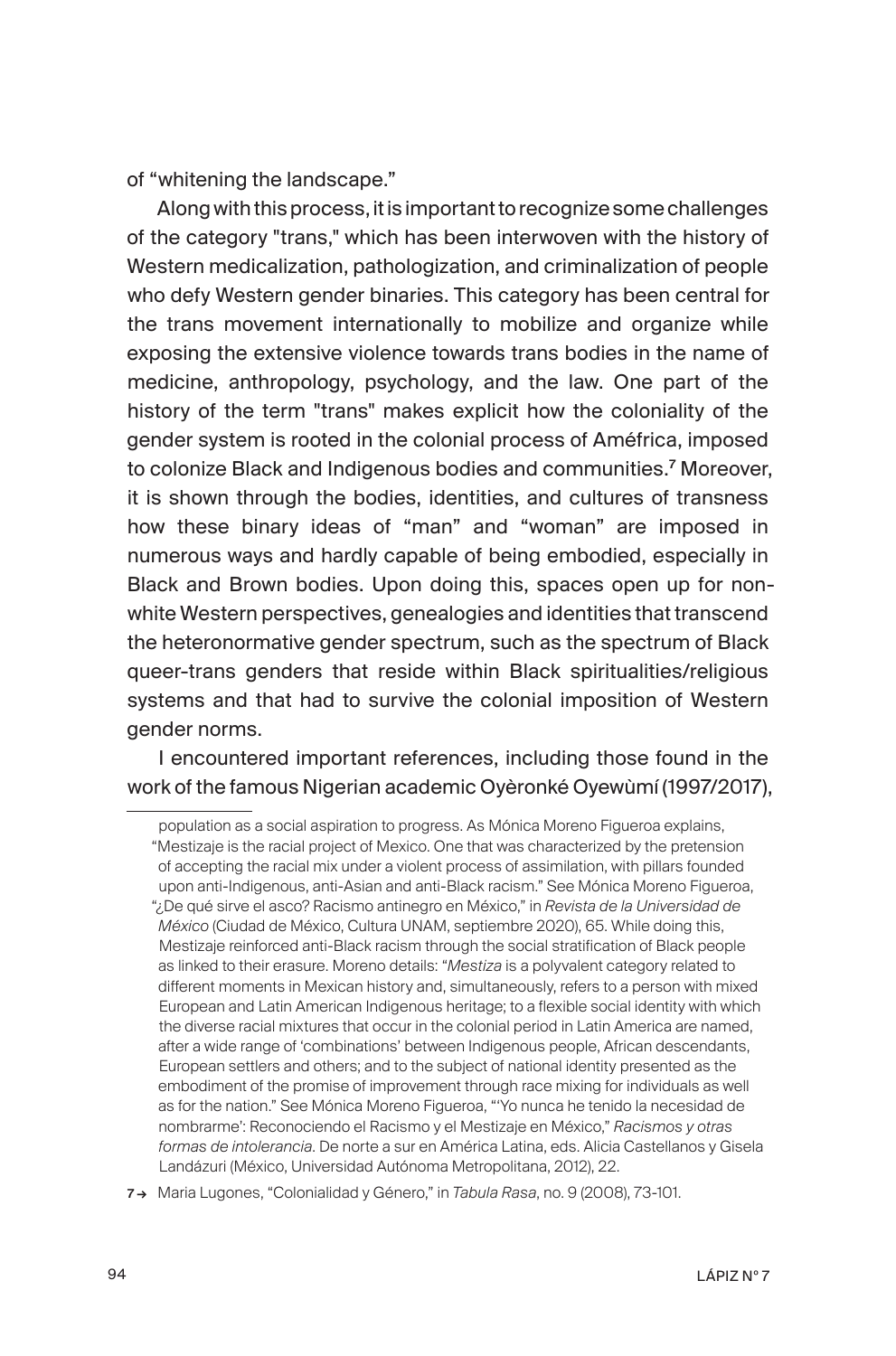who explains in her book *The Invention of Women: An African Perspective on the Western Discourses of Gender* that before Western colonization, "gender wasn't an organizing principle in Yoruba society. . . . The social categories of 'woman' and 'man' were inexistent, and so there wasn't a system of gender" (84). This study shows how gender is socially constructed, how it is intimately tied to history and culture, how it is built around the two social categories of man/woman, which are antagonistic and determined by a hierarchy. From this perspective, gender is another manifestation of the naturalization and universalization of its imposition as a mode of Western social organization through the process of colonizing other peoples.

To further understand how this process materialized, I engaged with Hortense Spillers, who explains that "the conditions that produced the African diaspora through enslavement marked the deliberate, violent, and unthinkable theft of the body from a distance, broke the will of the captive body and its active desire."<sup>8</sup> In these conditions, the population suffered the loss of its constructions of gender; the feminine and masculine body became territories of cultural and political interpretation. This plundering imposed meanings on and usages of their bodies. They created a process of degendering African bodies and later imprinted racialized identities of binary gender that contested the forced placement of these subjects occupied before the capitalist/ colonial system of production.<sup>9</sup>

Following these ideas, it becomes possible to rethink how Black sexualities do not exclusively function by the socio-political order of the Western sex-gender system which was imposed on them through torture. Religious systems also offer us possibilities to exist outside of the colonial narrative. These were some of the few cultural manifestations that colonizers could not take from enslaved African peoples, though their meanings were reconstructed in distinct Black communities in order to maintain them.

The works discussed above allowed me to understand the limits of Western gender and opened paths to rethink ourselves as queer and

9→ Spillers, "Mama's Baby, Papa's Maybe."

<sup>8→</sup> Hortense Spillers, "Mama's Baby, Papa's Maybe. An American Grammar Book," in *Diacritics*, vol. 17, no. 2, (1987), 67.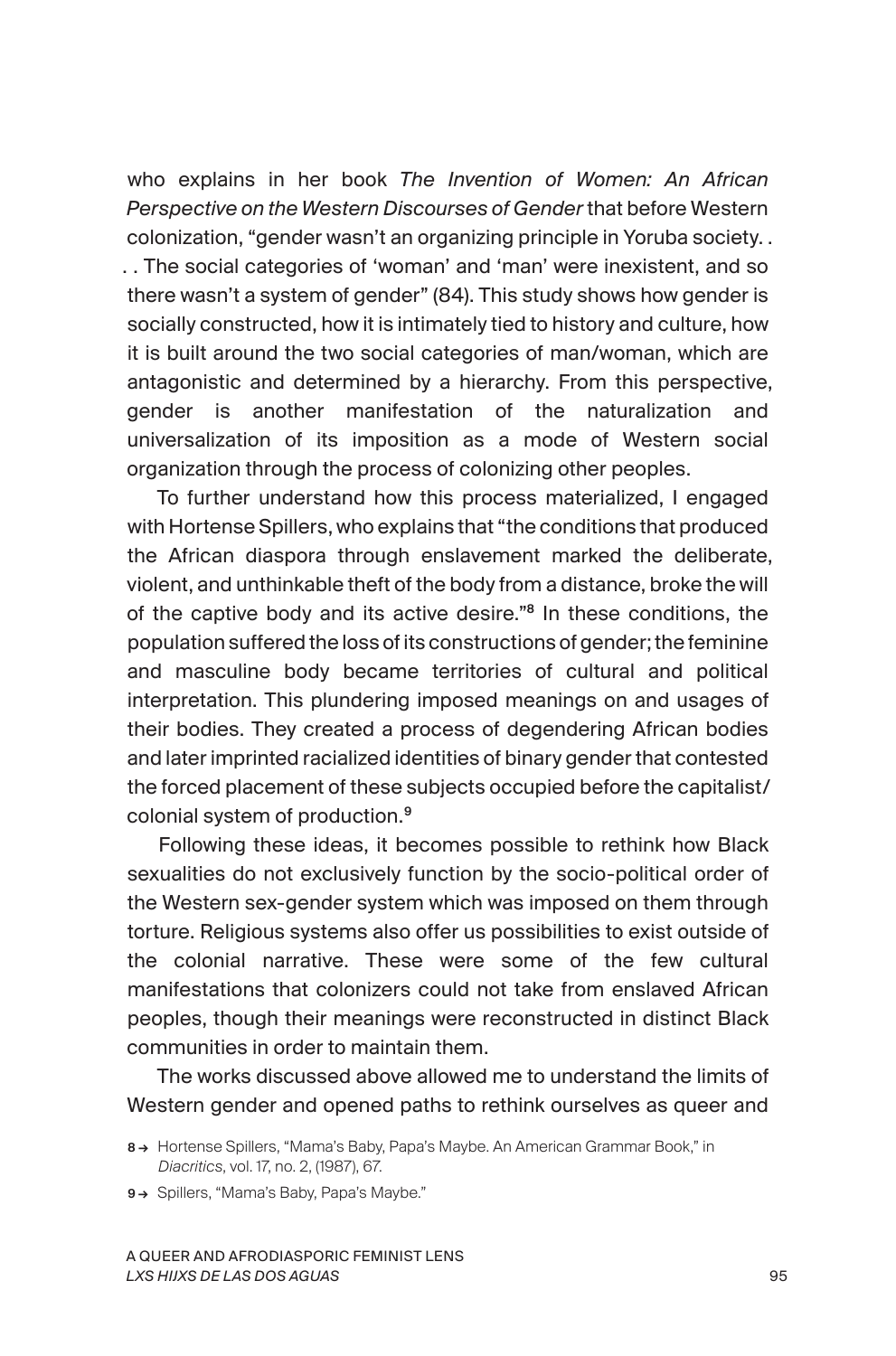trans Afrodiasporic people outside that generic white box. They led me to other works which studied non-heteronormative and nonheterosexual experiences, and nonbinary identities present in the pantheons of African religions in Latin America, like the ones easily found in the Regla de Ocha, Candomblé, and Vodou spiritual/religious systems.<sup>10</sup>

These three Afrodiasporic spiritual traditions/religions have roots in West Africa. Santería and Candomblé have strong roots in Yoruba culture. Vodou also has some influence from Yoruba, though primarily from Fon and Ewe roots originating in Benin, Togo, and Ghana. Regla de Ocha originated in Cuba and later expanded to other territories within the Black Cuban diaspora, including New York, Mexico, Venezuela, and Colombia. Candomblé was developed among Black communities in Brazil and later spread through other countries bordering Brazil such as Uruguay, which has a significant Black population, and in Paraguay and Venezuela. Lastly, Haitian Vodou, one of the most ancient Black spiritual practices in the Caribbean, nurtured with Indigenous spiritual traditions from Ayiti,<sup>11</sup> has become very wellknown and has widespread practice throughout the Haitian diaspora in New York, Toronto, Montreal, and Cuba, among other territories. New Orleans is related to Voodoo.<sup>12</sup> These religions are part of the Amefrican territory as a result of the Atlantic slave trade wherein Europeans enslaved African people, turning them into commodified bodies sold out to the White settlers at the ports of Latin America and the Caribbean.

- 10 → It is necessary to recognize the numerous forms of commodification, whitening and cultural appropriation of Afro-descended religions at the hands of different types of White consumption. Along with this process we can find the impact of Western heteropatriarcal order on those religions, and the heteronormative system on them as well as their practioners. Walderson Flor do Nascimiento explains how in the *terreiros*, the *Candomblé* temple houses, there have been cases where white men dominate those temples, generating implications of "white-washing." Similar experiences can be encountered in the Regla de Ocha, which also has increasingly experienced becoming a commodity since the opening of the Cuban economy to tourism from the 1990 to the present. *Live Diálogos Anpof-Wanderson Flor Do Nascimento Convida Katiúscia Ribeiro*. Ep.8, 2020, https://www.youtube.com/ watch?v=LuJjuZwcKPo.
- 11 → Ayiti is the Taino name of the island where the nation-estate of Haiti and Dominican Republic share territory.
- 12 → Randy P. Lundschien Conner and David Sparks, *Queering Creole Spiritual Traditions: Lesbian, Gay, Bisexual, and Transgender Participation in African-Inspired Traditions in the Americas* (Hoboken, NJ: Taylor and Francis, 2014), 20-21.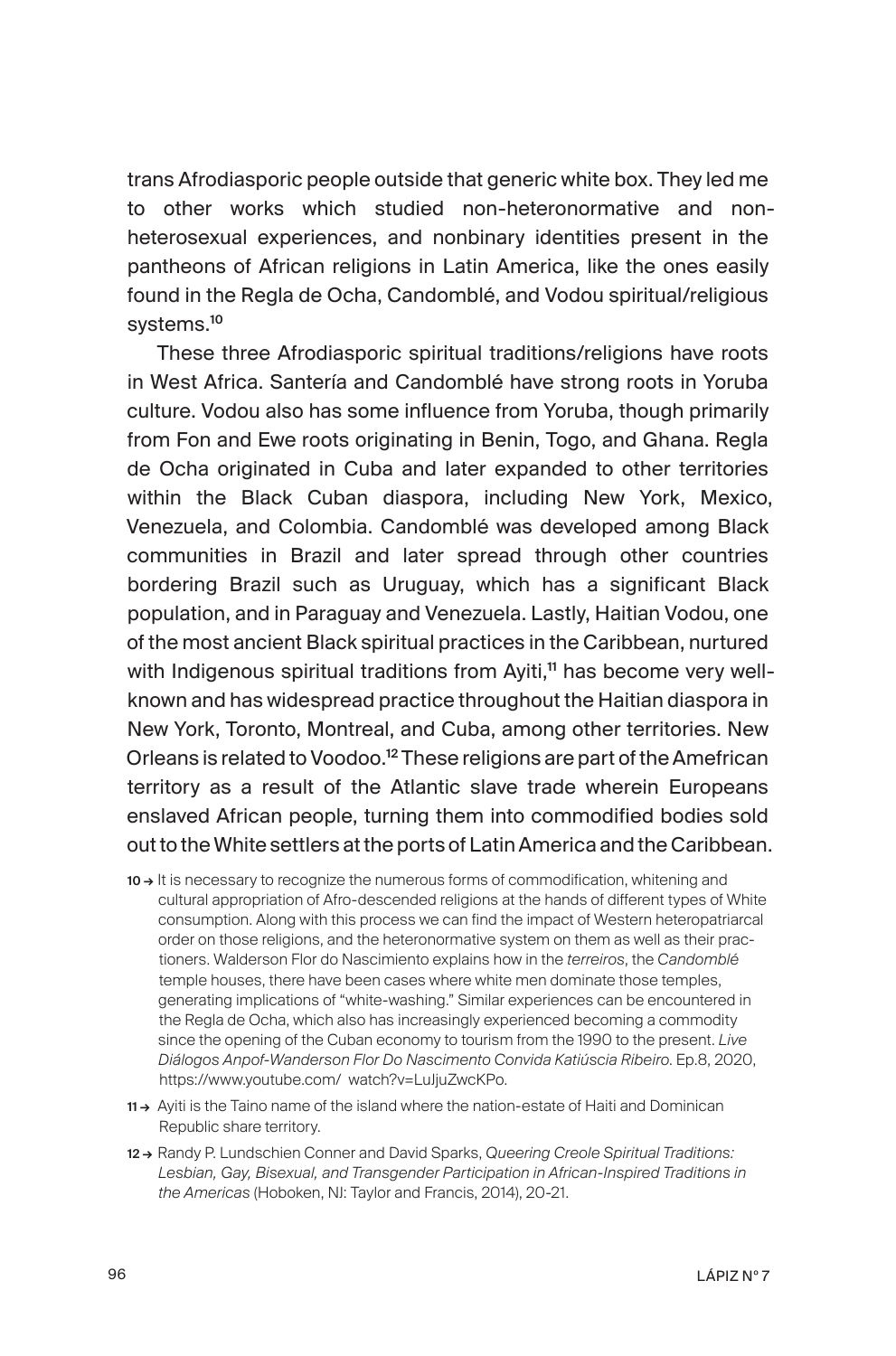In the book *Queering Creole Spiritual Traditions: Lesbian, Gay, Bisexual, and Transgender Participation in African-inspired Traditions in the Americas*, Randy P. Conner and David Hatfield Sparks investigate the multiplicity of sex-gender dimensions manifested by the deities and the practitioners in ways that transcend heterosexual and binary notions of gender in these three spiritual systems. The authors also focus on the relationship between the social representation of the deities and their path with the social representation of their genders and sexualities—and how practitioners, queer and trans activists, and intellectuals embodied this relationship in their daily lives and political and intellectual work to decenter the idea of the binary gender system alongside the naturalization of heterosexuality.

In one example regarding Haitian Vodou in particular, the Black American researcher Omise'eke Natasha Tinsley affirms, "In its cosmology as well as its community formation, Vodou is radically inclusive of creative genders and sexualities."<sup>13</sup> Tinsley focuses on the *Lwa Ezili*, which is an umbrella of distinct representations of Black femmes that transcend the gender binary and heterosexuality. In her book *Ezili's Mirrors: Imagining Black Queer Genders*, she uses the paths of this *Lwa* to flesh out the distinct queer and Black trans femme identities that have been constructed in resistance to colonialism and its present-day effects. This work also explores the possibilities offered by Afrodiasporic religions as archives of knowledge of Black communities in Abya Yala, and the importance of Black queer epistemologies which have survived the continuous attempts at erasure by Western ways of thinking.<sup>14</sup>

In this way, the pantheons of Afrodiasporic religions serve as an archive, references which might allow us to disidentify ourselves from the colonial gender binary and forge our paths in a positive light, under the protection of our *Orishas* and *Lwas*. This provides a different landscape of ancestral memories, identities, and denominations to refer to Black queerness and Black transness from other genealogies that are not linked to histories of medicalization, pathologization, and

14 → Tinsley, *Ezili's Mirrors*, 32.

<sup>13 →</sup> Omise'ke Natasha Tinsley, *Ezili's Mirrors: Imagining Black Queer Genders* (Durham, NC: Duke University Press, 2018), 9.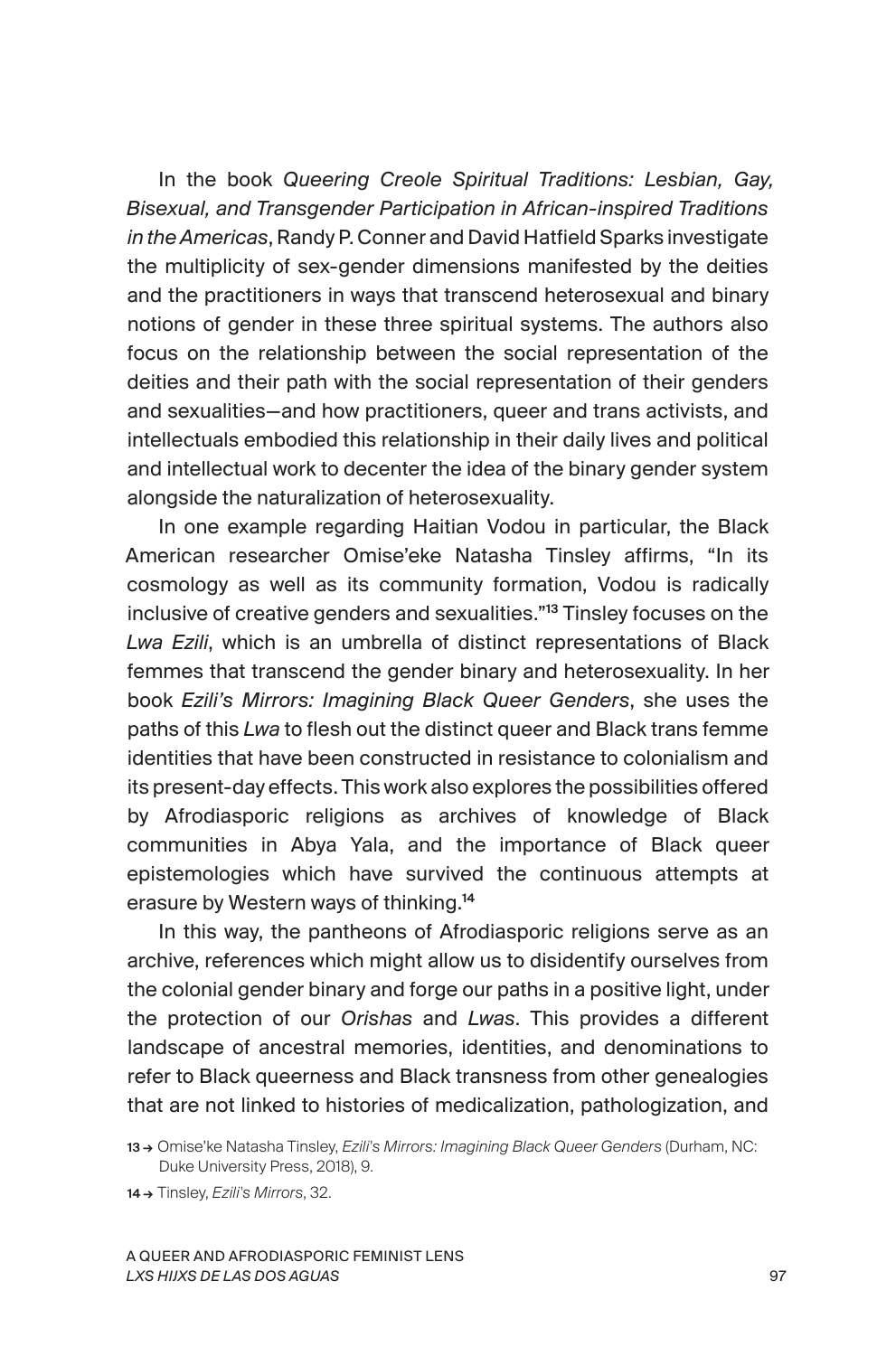criminalization, and that also resist colonialist technologies of dehumanization that activate the use of the binary gender as the human norm.

## **HOW DID I COME TO USE THE PATH OF** *LXS HIJXS DE LAS DOS AGUAS***?**

As a result of the numerous experiences of racism and transphobia during my time as a doctoral student, many of them related to an underlying epistemic racism that prevailed in the institution, I decided to use my spirituality as a guide to navigate and survive this scenario and the power dynamics that emerged. After numerous episodes of institutionalized racism and diverse experiences of academic racism, I was able to change my original advisor and doctoral committee. My new tutor, Dr. Marisa Ruiz Trejo, warmly accompanied me and my research as it turned in another direction, one that reflected my political interests as a Black, migrant, transmasculine, nonbinary person living near the southern border of Mexico.

The impact of my experience navigating and struggling with this specific type of racism was fueled by understanding how deeply intertwined White supremacy, epistemic racism, and rationality are. One of the main tools that I developed to survive this period was a spiritual practice related to Regla de Ocha. In that period, I began to pray frequently, to do different rituals to clean the violence and microexpressions of racial transphobia that I experienced daily in the academy.

It worked. I developed a discipline and a practice that became part of my daily life. It helped me enormously to be rooted and in relationship with the Black Cuban spiritual tradition. As part of the spiritual ritual, I started to write every day not only my research but also about life in general. I gradually realized that if this spiritual practice could ease my life even in my most trying moments, it also could be immensely helpful with my research. Barbara Christian reveals in her article "The Race for Theory":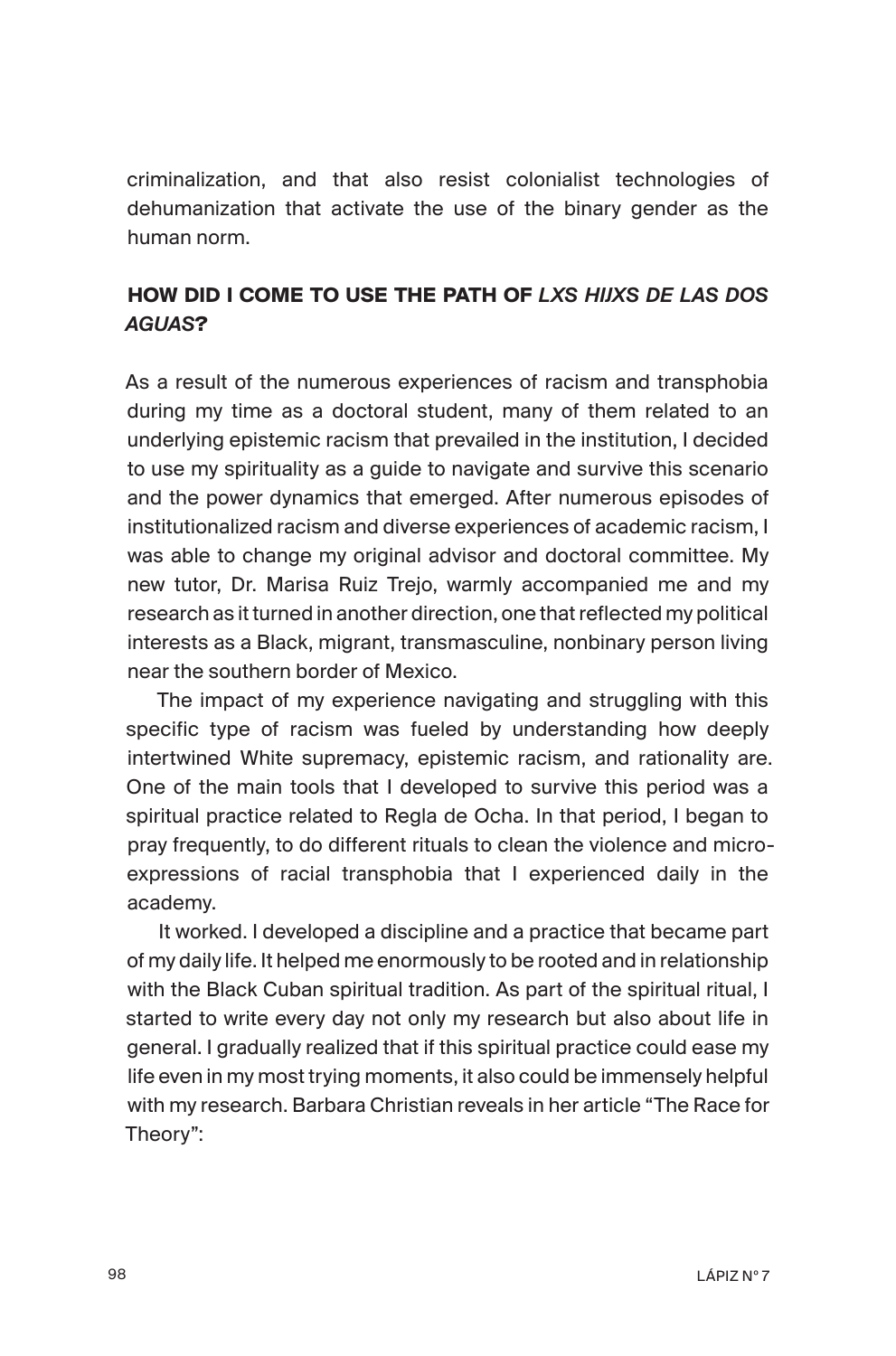For people of color have always theorized, but in forms quite different from the Western form of abstract logic. And I am inclined to say that our theorizing (and I intentionally use the verb rather than the noun) is often in narrative forms, in the stories we create, in riddles and proverbs, in the play with language, since dynamic rather than fixed ideas seem more to our liking. How else have we managed to survive with such spiritedness the assault on our bodies, social institutions, countries, our very humanity.<sup>15</sup>

Her reflection opens an important space to discuss the numerous ways in which people of color have historically produced knowledge outside the Western, academic format. Her standpoint served as an entry point for me to observe other ways that other activists and I approach social reality. Which tools have we used to understand and analyze the reality that surrounds us besides the Western, academic framework?

That same question guided me to recall the words of my godmother, the Black Cuban feminist poet, Luz de Cuba, who always strongly emphasized the spiritual practices that I must follow in order to get closer with my *Egguns* and *Orishas* to receive their blessings. An important part of these spiritual practices is that it helps people clear their path, to find light in their personal journey, and to avoid problems and people that may hinder their purpose. On a more anthropological level, however, it is necessary to understand the person themselves, and their personal journey through this world. M. Jacqui Alexander expands on the essential epistemic character of Afro-Caribbean religions:

I used this approach in order to move beyond the more dominant understanding of African spiritual practice as cultural retention and survival, to get inside of the meaning of the spiritual as epistemological, that is to pry

15 → Barbara Christian, "The Race for Theory," in *Cultural Critique*, no. 6 (1987): 52.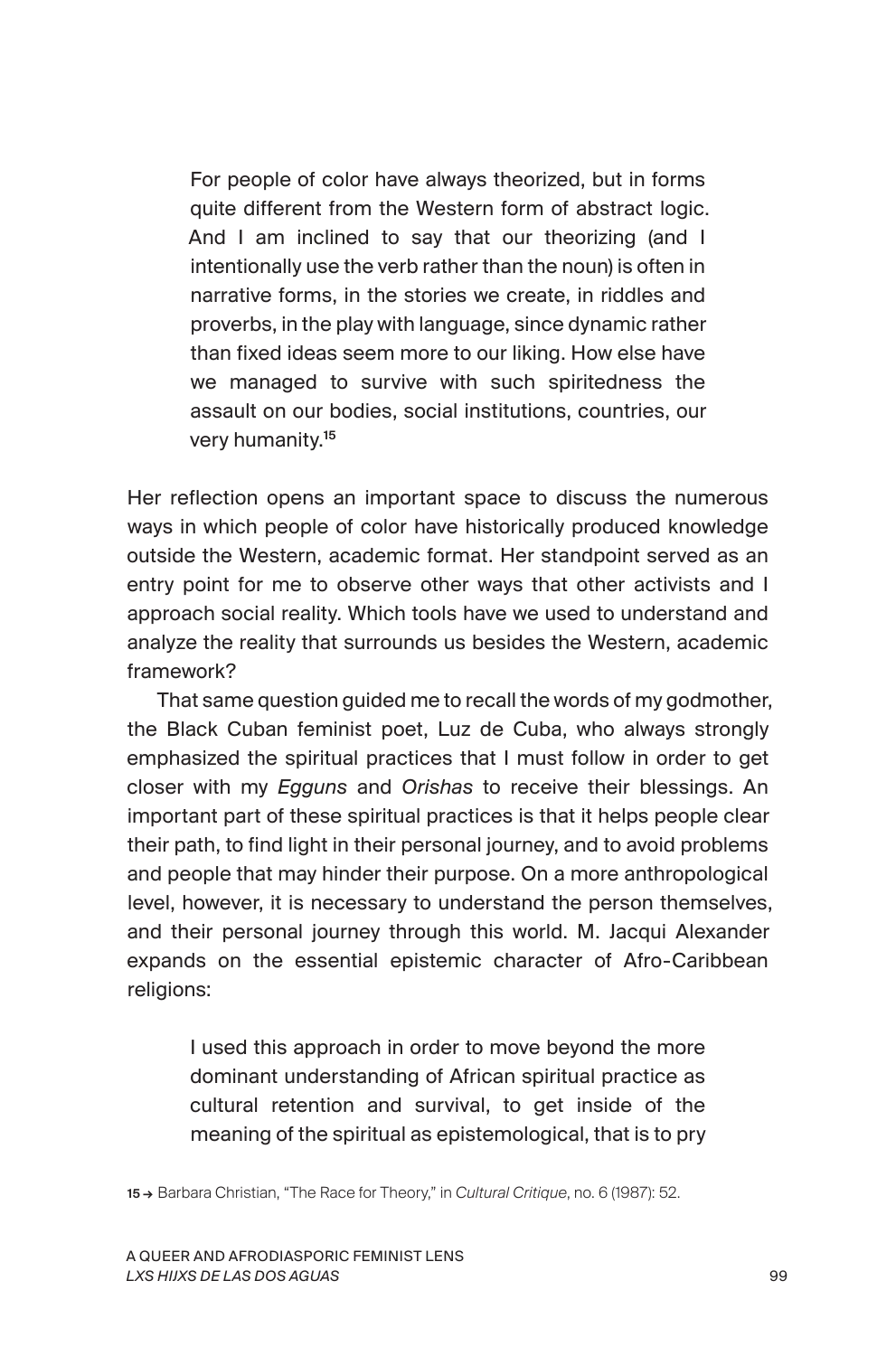open the terms, symbols, and organizational codes that the Bântu-Kôngo people used to make sense of the world. I had surmised that cosmological systems housed memory, and such memory was necessary to distill the psychic traumas produced under the grotesque conditions of slavery.<sup>16</sup>

Extending these reflections, all of the methodologies for the creation and sustenance of rituals in the spiritual system of Regla de Ocha are revealed to be a historical platform and archive where knowledge is created and transmitted. That is why I decided to use it in my research. I became interested in the potential of spiritual guidance, its capacity to affect and lead social and political processes.

Omise'ke Natasha Tinsley offers an example when noting that, despite the predominance of heterocisnormative, masculine epic narratives of the Haitian Revolution, it in fact started during a Vodou ceremony and it was Ezili Danto, a *Lwa* from the Vodou pantheon, who, through a *Manbo*, a femme priest, fed the participants and sent them to the rebellion.<sup>17</sup>

This is one of many examples that signals the strong interconnection between Black religious systems and social movements and also exposes the significance of spiritual guidance for Black communities. The social function of spiritual guidance was primordial in developing the lens for my research based on one of the Regla de Ocha paths, since one of the objectives of a methodological lens is to guide my research throughout. In my case, that guidance was needed to steer my work in a queer direction.

#### **WHAT IS THE HIJXS DE LAS DOS AGUAS LENS?**

Yemayá Akuara: From the two Waters. Yemayá in the confluence of one river. There she meets with her sister Ochún. She lives in freshwater; is a dancer, happy, but

<sup>16 →</sup> M. Jacqui Alexander, *Pedagogies of Crossing: Meditations on Feminism, Sexual Politics, Memory and the Sacred* (Durham, NC: Duke University Press, 2005), 293.

<sup>17 →</sup> Tinsley, *Ezili's Mirrors*, 11.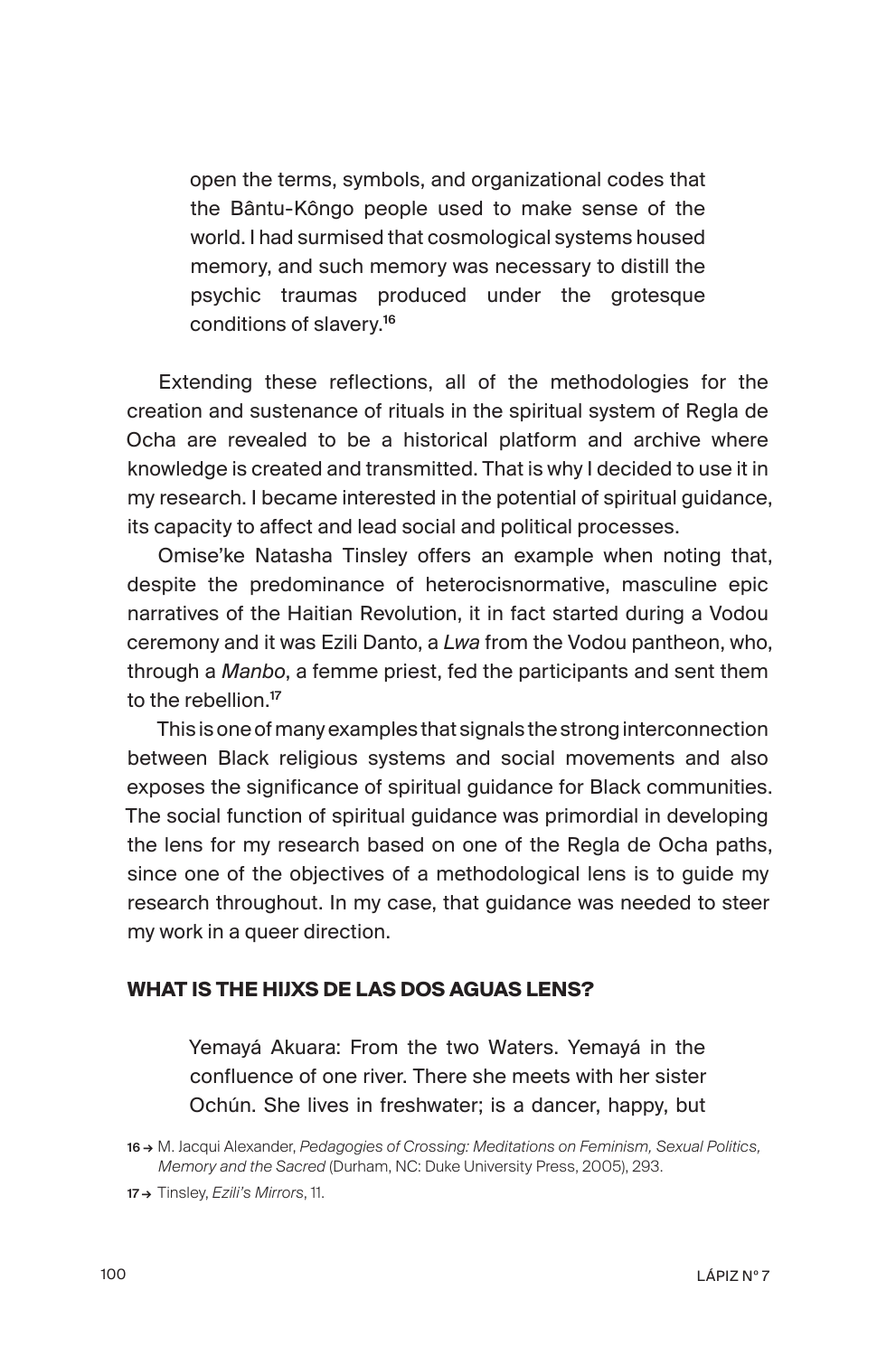she is strict; she doesn't work with curses on others. . . .

Ochún Akuara o Ibú: Lives between saltwater and the freshwater. She's also a good dancer and has a joyful character; a hard worker, she delights in doing good.<sup>18</sup> —Lydia Cabrera

I took up the path of the *Hijxs de las Dos Aguas,* a religious/spiritual path coming from the Regla de Ocha/Santería because I wanted to honor the queer knowledge submerged in this path where the *Orishas* Yemayá and Oshun converge.

Yemayá "is the universal queen because she is water, saltwater and freshwater, the sea, the mother of all creation."<sup>19</sup> She has numerous paths, each representing distinct essences with differing stories. For example, one path of Yemayá is Olokun, the first Yemayá who lives at the bottom of the ocean and who challenges the idea of a gender binary. Another path is Yemayá Okute, who protects the queer and trans community. Oshun, on the other hand, is an Irunmole, the only one of the 401 Irunmoles that was female, and whose multiple paths challenge notions of Western heteronormativity.

The representation of the "Children of the Two Waters" in nature is the place where sea and river meet, where Yemayá and Oshun caress. Following this idea, Solimar Otero shows that this path strongly suggests a reading whereby Yemayá and Oshun are perceived as lovers whose relationship, under the patriarchal gaze, has been reduced to *comadrazgo* (a form of tight friendship between women and femmes).<sup>20</sup> Being that Regla de Ocha is an Afrodiasporic religion, historically the majority of its practitioners are Black and Afrodescendant people. This path recognizes the protection of two of the three most powerful femme *Orishas* of the Yoruba pantheon, and the

19 → Cabrera, *Yemayá y Ochún*, 20.

<sup>18 →</sup> Lydia Cabrera, *Yemayá y Ochún. Kariocha, Iyalorichas y Olorichas* (Miami: Ediciones Universal, 1996), 29, 70.

<sup>20 →</sup>Solimar Otero and Toyin Falola, "Yemayá y Ochún: Queering the Vernacular Logics of Waters," in *Yemoja: Gender, Sexuality, and Creativity in the Latina/o Afro-Atlantics Diasporas*, ed. Solimar Otero (New York: State University of New York Press, 2013), 85-111.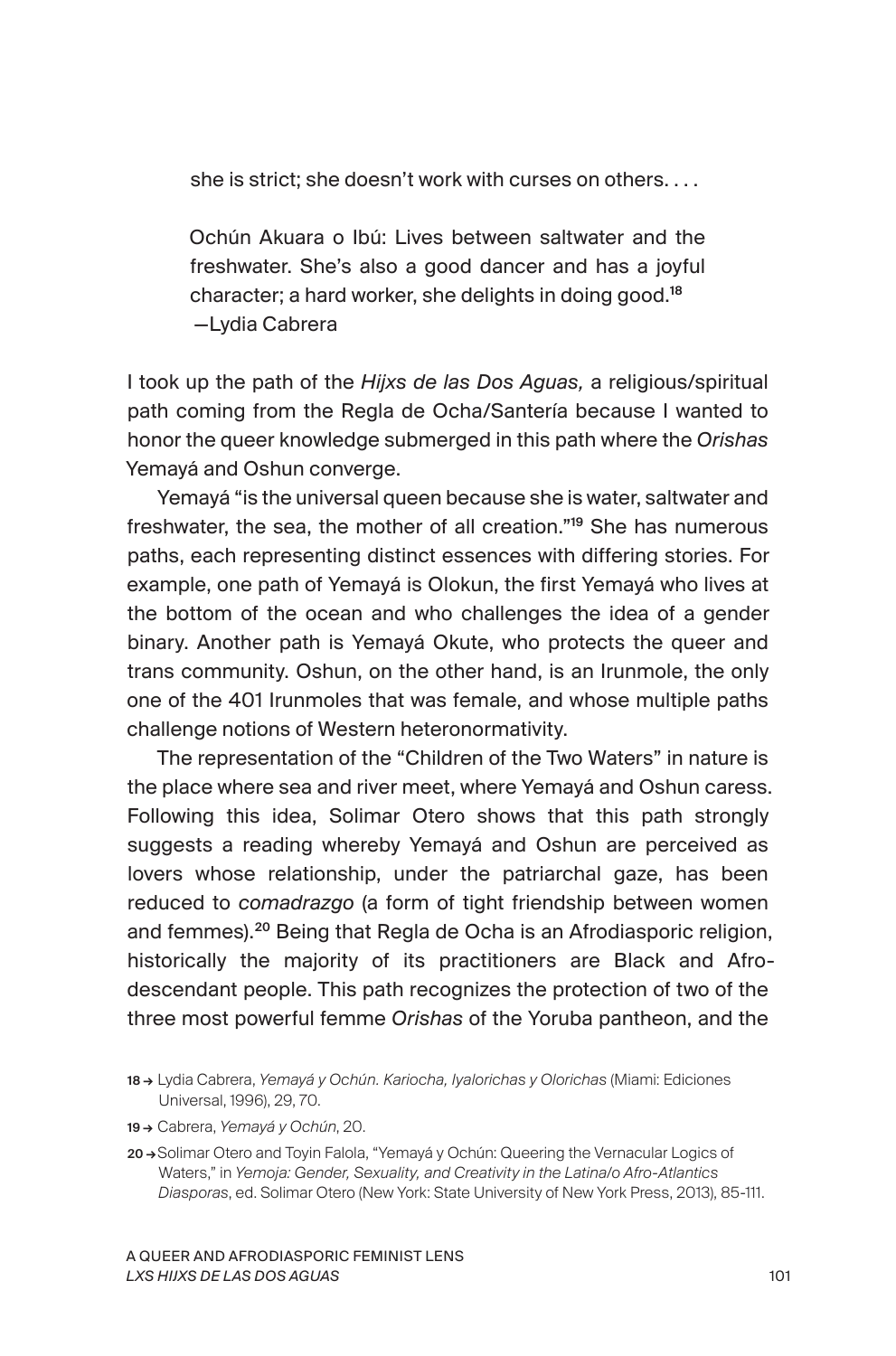experiences of non-heteronormative Black genders and sexualities, especially what we now know as trans and nonbinary people.

Another characteristic of my quest was seeing from a queer viewpoint. I took this idea from a text by Solimar Otero, who refers to rereading material in a queer framework with the aim of opening up some of the categories of studies to broader interpretations, which disruptively expands the stable categories sustaining the gender binary.<sup>21</sup> Seeing from a queer perspective means casting doubt on the theoretical foundations of White-*Mestizo* heteronormativity and its political embodiment maintained in feminist spaces in San Cristóbal de las Casas. From this, it follows that those queer lenses through which I observe and analyze throughout my research are profoundly Black and nonheteronormative. This allows me to understand *Lxs Hijxs de las Dos Aguas* as a Black, queer frame with which I was able to highlight, locate, and recuperate the contributions that non-normative Black subjects have generated during the political processes in which I have also participated.

It functions as a spiritual intuition about which investigative and methodological routes I should take, which theoretical inspirations I should incorporate into my work, and which paradigms of "feminist intervention" I should set aside due to their hegemonic essence.

*Lxs Hijxs de las Dos Aguas* is in conversation with the concept of transversality that Riley Snorton employs in his book *Black on Both Sides: A Racial History of Trans Identity* he borrows from Edouard Glissant: "Constituting the Caribbean by crosscurrents, undercurrents, and "submarine roots" that are floating free, not fixed in one position . . . but extending in all directions, transversality articulates submerged forms of relationalities that need not be visible to have effects."<sup>22</sup> Snorton expands this concept to study the deep connections of Blackness and transness in the United States. From this he concludes:

## A transversal approach to history, then, becomes a way to perceive how difference can take transitive form,

21→ Otero and Falola, "Yemayá y Ochún," 86.

<sup>22 →</sup> C. Riley Snorton, *Black on Both Sides: A Racial History of Trans Identity* (Minneapolis: Minnesota University Press, 2018), 10.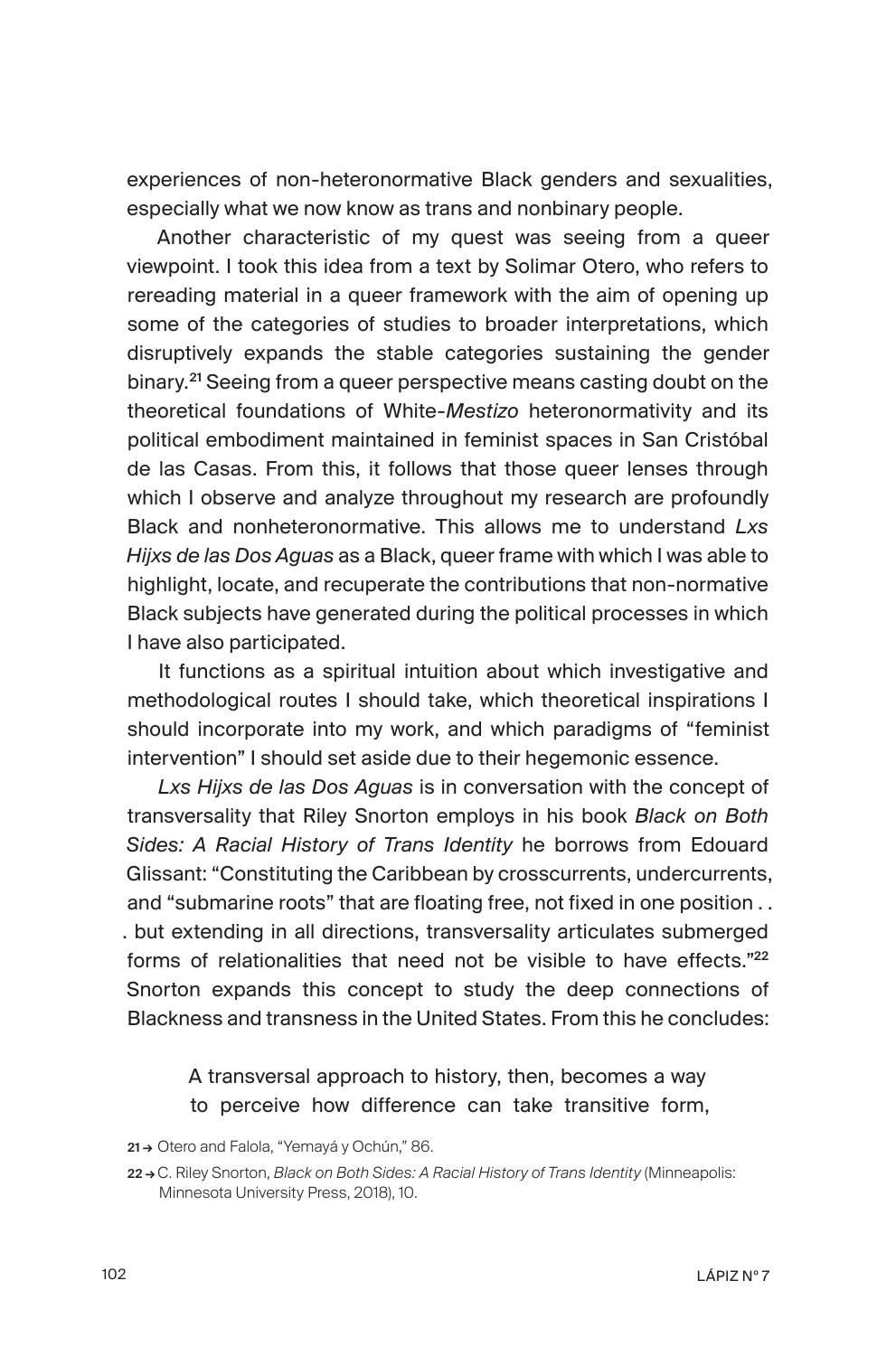expressed in shifting modalities of time and meaning from within the abyss. Transversality also describes this study's treatment of submerged thought, naming its propensity to linger in the depths of discarded theories for what they can and cannot say about their temporalities of emergence.<sup>23</sup>

*Lxs Hijxs de las Dos Aguas* shares in this characteristic of transversality, which was useful to me in connecting Black spiritual practices in Améfrica that are descended from African cultures, to a *longue durée* genealogy and episteme where social and spiritual structures of gender and sexuality still resist the gender binary system and heterosexuality which are technologies of Western colonialism. Also, it helped me to trace the continuity of those processes and to highlight how it became a submerged political practice which Black queer and trans folks have used to destabilize those systems that are essential to capitalism, while continuing to create alternative and outsider niches for the survival of Black queerness. I used it to identify how the structures of gendered racialization and the racialized genderization of oppression are sustained even in spaces of radical thought in the territory where I did my research, San Cristóbal de las Casas.

The *Hijxs de las Dos Aguas* lens was intent on following the critical Afro-Caribbean feminist tradition that originates with the forms of resistance by enslaved Black women and femmes. It was nourished by the theoretical and intellectual production of Afro-Caribbean and Afro-Mexican feminist historians, sociologists, and anthropologists from the 1980s onwards, such as Audre Lorde, Sylvia Wynter, Rhoda Reddox, Mónica Moreno Figueroa, Rosamond S. King, and Angelique Dixon.

My lens was further fostered by the Black, queer, and feminist pedagogical work done by my political elders, such as Black and Afrodescendent cis, trans, queer women and transmasculine people; Afro-Cuban artists, intellectuals; Iyalochas; and academics such as Luz Despaigne Garrido (Luz de Cuba), Georgina Herrera, Daysi Rubiera,

23 → Snorton, *Black on Both Sides*, 10.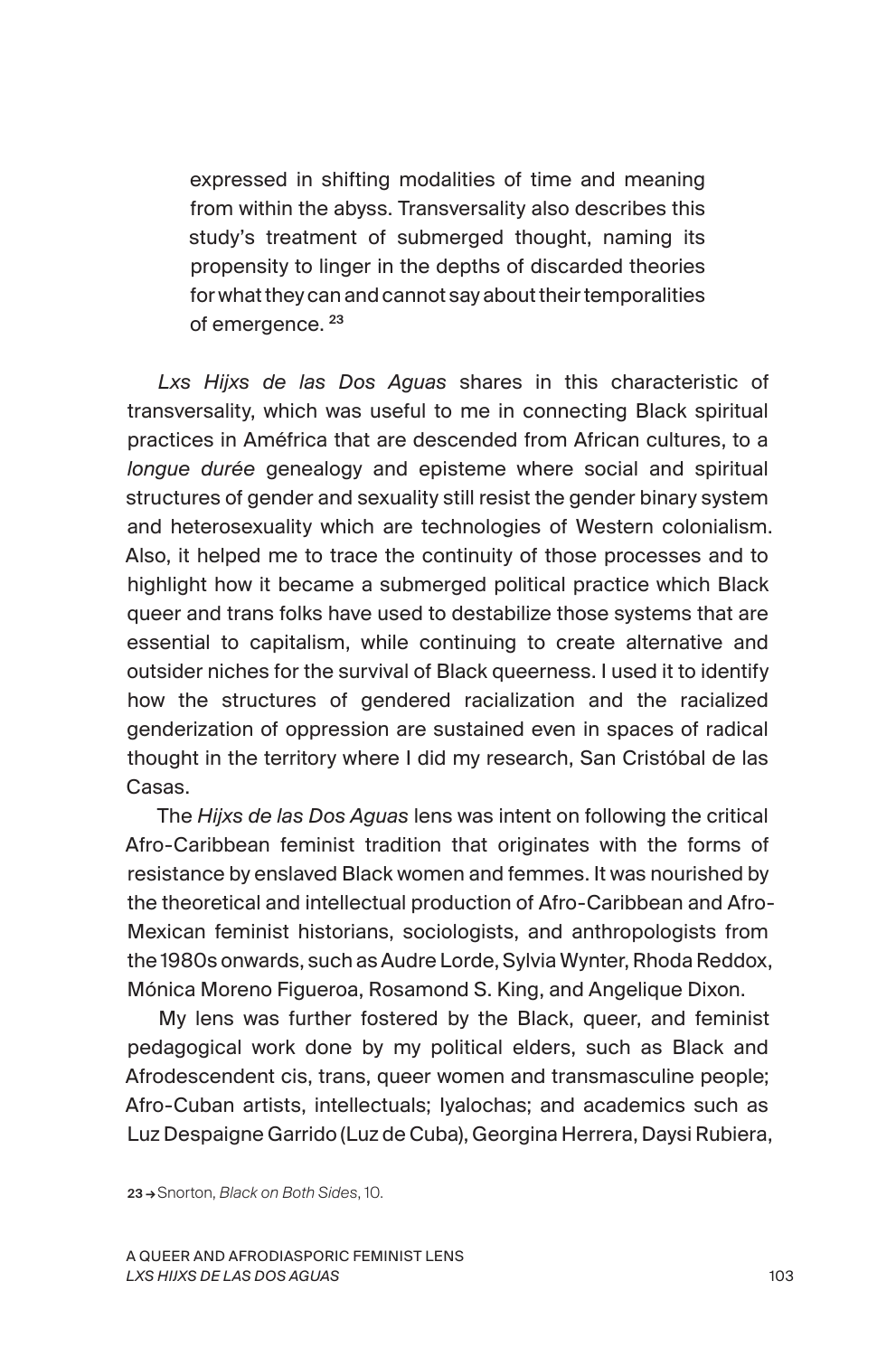Luz Cristina Despaigne, Magia López, Sandra Alvarez, and Krudes Cubensi, among others. They have created spaces to think critically about the effects of colonialism and late capitalism in the lives of Black queer and trans people. Moreover, they have provided us with historical and contemporary anti-establishment tools of resistance which have become, in some cases, political tools to face the structurally racist, binary, and heteronormative social system of the Black Diaspora.

## **THE LAYERS OF** *MESTIZAJE* **IN FEMINIST MOVEMENTS**

For my doctoral research I interviewed ten Black, queer, and trans activists whose work has had a deep impact on the feminist movement. I then mapped their places of origin using the Indigenous names of the territories. On the map, I placed their travels to San Cristobal de las Casas from their places of residence now. I intercepted this information with the queer and trans autodenominations from the Caribbean, Central Mexico and Chiapas that I was able to find, which emerged from the workshops and various encounters that I was part of along with other Black activists during their presence in San Cristobal. I highlighted the difficulties that some of the Black activists experienced with border agents when crossing White-*Mestizo* borders at the airports when arriving at San Cristóbal de las Casas.

In my research, I was able to distinguish the impact of the imbrication of racialization and gendering on specific subjects in feminist spaces. Even though some of them recognized themselves as *Mestizxs*—a kind of neutral, national identity in Mexico—in others parts of the Black diaspora their identities could be understood as Black or Afrodescendent.

One of the particularities of Mexican *Mestizo* identity consists in erasing the Black population, Afro-Mexican communities and framing all Blackness as foreign. Racial denominations such as *prieto*<sup>24</sup> and

<sup>24 →</sup>"*Prieto*" is a racial denomination that is used in Cuba, Mexico, Colombia, and Brazil (*pretos*) among other countries to designate people with darker skin and place them in the poorest social strata. Sylvia Wynter presents a genealogy of the term *prieto* that provides us with a decolonial and anti-racist interpretation at a moment when the word is gaining political force in Mexico. Wynter recovered this term from a report from the early seventeenth century written by the Spanish Capuchin priest, Antonio de Teruel, in which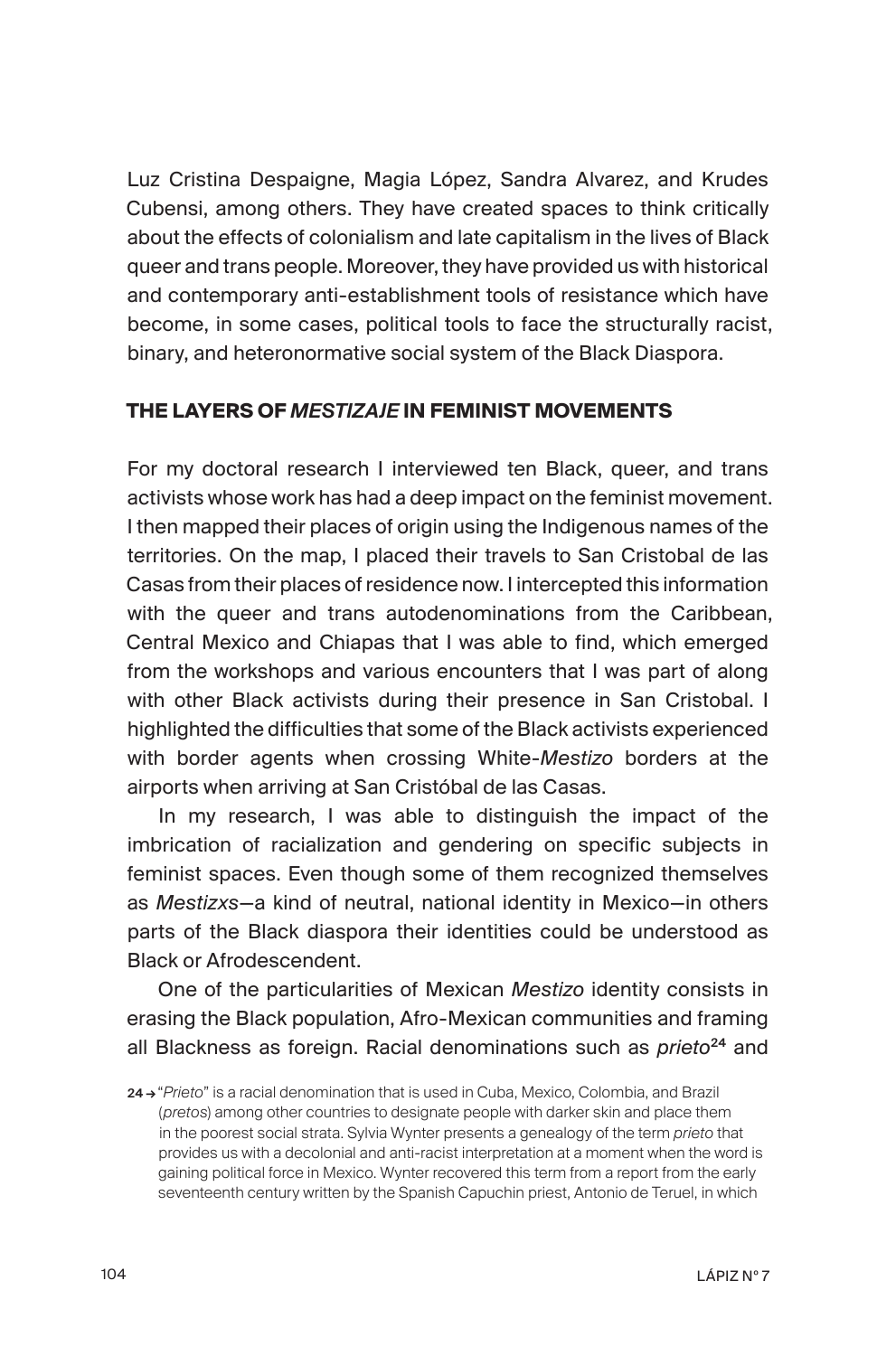*moreno*—traditional terms for Black and Afrodescendent people across the Americas and the Caribbean—are trapped in a dense fog in Mexico that diminishes the real impact of anti-Black racism on Black and Indigenous people.<sup>25</sup> Through the false idea of racial democracy and the steady narrative of Mexican citizens' racial neutrality that usually only refers to White and whitened bodies, *moreno* and *prieto* represents racial identities that somehow have been linked to Blackness but have been easily disconnected from the history of Black communities in this country, the legacy of the transatlantic slave trade, the consequences of slavery, and the structures that have remained.

Numerous forms of cisheternormativity, the imposition of heterosexuality, respectability politics, homophobia, transmisogyny and transphobia, when imbricated with racism become more violent for *morenos*, *prietos*, and Black migrants. In my research I was interested in how these dynamics impacted the feminist movement in San Cristóbal de las Casas. One of many tools I encountered was in the expressions was found in narratives of deterritorialization, displacement, and erasure of Black, queer activists in feminist spaces.

The foundation of the city is traversed by anti-Black racism and the erasure of Black people. Bartolomé de las Casas fought to reduce the exploitation that Indigenous people experienced under the *encomienda* regime. He proposed instead that African people continue

the priest stated that, among the Indigenous people of the Congo at that time, the darker skin tones were considered an expression of great beauty. For those born lighter-skinned, as they grew older, their skin darkened because their mothers used an ointment or exposed them to the sun to achieve this effect. The priest wrote that this chromatic value of the skin was so important for the Congolese, that the Europeans seemed ugly to them and they also demanded that the Spaniards call them *Prietos*, not Blacks, because they only called the enslaved "Black" since Black and slave meant the same thing. In this way, Wynter established two important precedents for understanding the history of Black communities in the Americas. The first is the relationship between the emergence of the category Black in relation to the transatlantic slave system. Second, is to unravel the origins of the word *prieto*, to comprehend how it went from being a word that was a distinction of beauty to a synonym of dehumanized Blackness in Latin America and the Caribbean. Sylvia Wynter, *Unsettling the coloniality of Being/Power/Truth/Freedom: Towards the Human, After the Man, Its Overrepresentation–An Argument* (Stanford: Stanford University, 2003), 301-302.

<sup>25 →</sup>Mónica Moreno Figueroa, "'Yo nunca he tenido la necesidad de nombrarme': Reconociendo el Racismo y el Mestizaje en México," *Racismos y otras formas de intolerancia. De norte a sur en América Latina*, eds. Alicia Castellanos y Gisela Landázuri (México, Universidad Autónoma Metropolitana, 2012).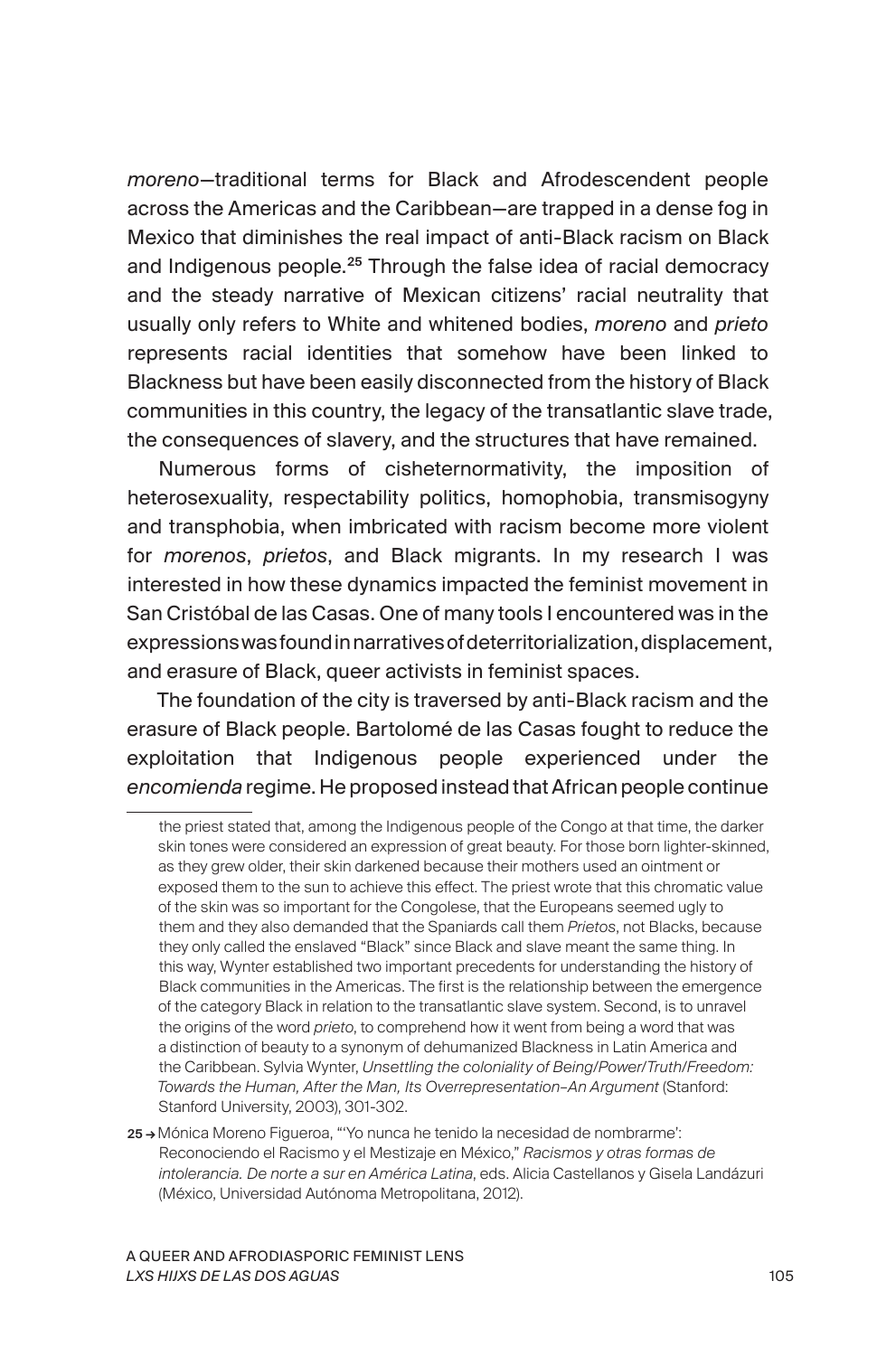the work that Indigenous people were forced to do for the Spanish in San Cristóbal.<sup>26</sup> This can be considered a foundational narrative that tied the dehumanization of Black people to the African and Afrodescendent people in San Cristóbal. From an Afrodiasporic perspective, Chiapas became Afrodiasporic territory with an important Black population. Populations of Black people were established during the colonial period, mainly in Ciudad Real (San Cristóbal de las Casas) and the Soconuzco region, and later continued growing with new waves of Black migration. In another vein, procedures for bringing and binding this population to Chiapas were the result of various techniques of colonial terror, discourses, and politics of dehumanizing Black people that remain in practice into the present. Although the colonial period ended at the beginning of the nineteenth century, social and political structures of that racial system remain, now updated for neoliberal times. Those discourses have infiltrated every aspect of society and social relationships, even within leftist, feminist, and other social movements.

## *LXS HIJXS DE LAS DOS AGUAS* **IN ACTION**

I started to identify these forms of racialization as soon as I arrived in San Cristóbal and began my doctoral program. One of its most popular expressions was the exoticization of Black bodies. I was able to identify the exoticization of Black queer and trans activists in phrases, gestures, and the sexual objectification of Black bodies. In the company of many others, there were several feminists who expected a "good salsa and reggaeton dancer" and a "skilled lover." I was constantly admired for the texture of my hair, among so many micro-expressions of exoticization. Once I identified these dynamics, the lens *Lxs Hijxs de Las Dos Aguas* became a bridge that connected other forms of Black past and present, in Chiapas and Mexico, beyond my own experience.

I had conversations with other Black Cubans who shared their experiences of different forms of exoticization. Thus, I intuited that it had a historical root. Mexico and Cuba have had a long history of

<sup>26 →</sup>Andres Aubry, *San Cristóbal de Las Casas: Su historia urbana, demográfica y monumental, 1528-1990* (San Cristóbal de las Casas: Colectivo Bats'il k'op, 2017).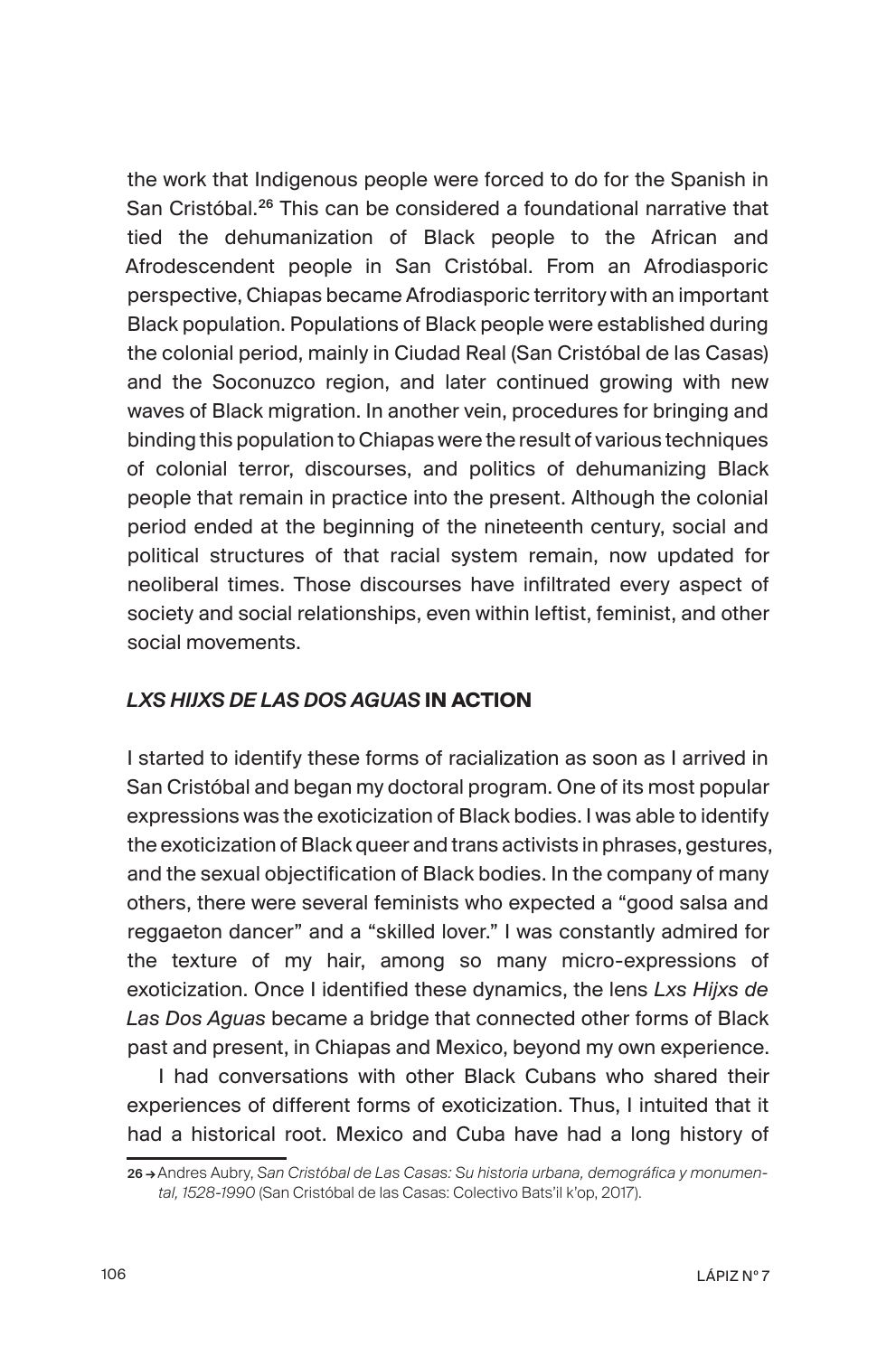cultural and social interchange between governments and peoples. In the construction of the Mexican nation, Blackness was set up as a foreigner or outsider in opposition to the Mestizo citizen. Afro-Cuban people and culture have been used by Mexican intellectuals to sustain this idea:<sup>27</sup> for example, the migration of Black Cuban intellectuals throughout the nineteenth and twentieth centuries to Veracruz and Mexico City; the deep impact of Afrocuban music<sup>28</sup> and Regla de Ocha on Mexican music and religious practices; the Rumberas Cinema in the 1940s and 1950s; the ongoing Cuban migration to Mexico since the colonial period. Even though there are no reliable statistics to count the number of Black people in Mexico, the number and impact of migrants has been, without a doubt, significant.

All of this has created fertile ground for White-*Mestizo* Mexican culture to create the Mexican citizen in opposition to foreign Blackness. These forms of cultural geophagy extend to even the most radical of political spaces like those of queer feminism in Mexico, which are deeply immersed in *Mestizo* subjectivity.

To raise awareness about this, I developed a workshop named "Afroperreo and Fat Activism" from 2018 to 2020. I was interested in talking collectively about ancestral technologies of liberation that reside in Black cultures such as popular dances like reggaeton and rumba. I felt the necessity to reflect on these technologies as a political force instead of as mere objects of *Mestizo* consumption of Black culture and Black bodies.

- 27→ To amplify this idea, it is important to recognize that Mexican racism erases Afro-Mexican communities by locating Blackness outside the borders of the nation. Theodore Cohen expands on this idea, linking it to cultural relations with Black movements across the region: "Mexican construction of Blackness was in constant dialogue with cultural and political projects such as the New Negro Movement and Black Nationalism in the United States, Afro-Cubanism, Haitian Negrism, and Brazilian Modernism." Theodore Cohen, *Finding Afro-Mexico: Race and Nation after the Revolution* (New York, Cambridge University Press, 2020), 16.
- 28 → Theodore Cohen explains the historical influence of Black Cuban music on Mexican culture: "However, in the port of Veracruz, residents continued to embrace Africandescended musical genres as a window into their history and daily lives. Afro-Cuban music had tied the city's festive culture to the Atlantic world since the colonial period. Fandangos, rumbas, and specially counterpunctual *danzones* typified the genres locals performed and consumed during the Mexican Revolution and in the decades immediately after it." Cohen, *Finding Afro-Mexico*, 190.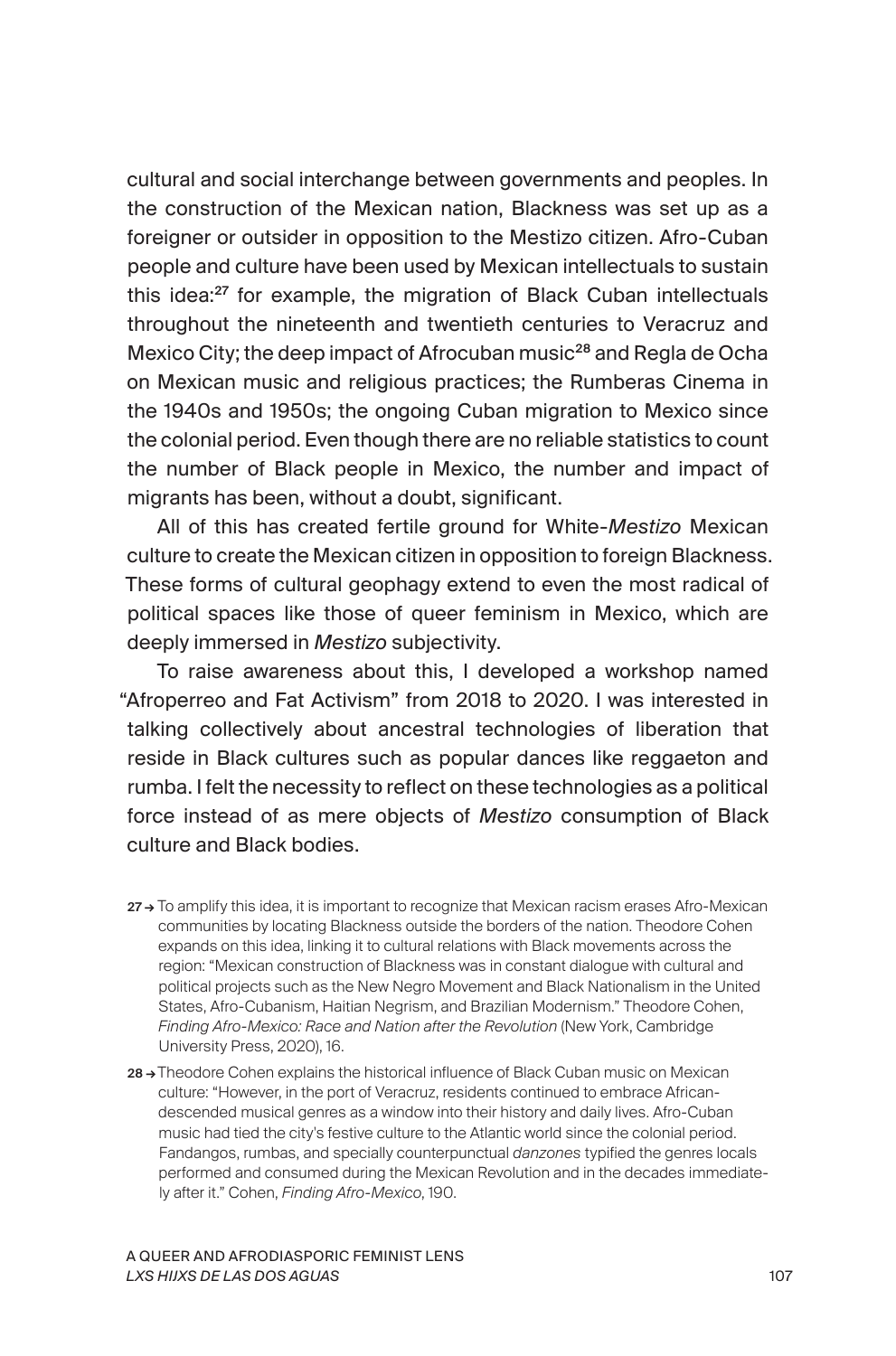I decided to use the methodology of a dance workshop in conversation with *Lxs Hijxs de las Dos Aguas* to establish a space that recognizes: 1) the diversity of positions inside feminisms; 2) the numerous expressions of Blackness in Mexico: *morenxs*, Black, Afro-Indigenous, *prietxs*, and *afromestizxs* queer and trans activists who may participate in the workshop, and, more broadly, expand the idea of Blackness in Mexico and in feminist spaces; 3) the impact of the process of gendered racialization and racial gendering on Black and Indigenous bodies, and the creative forms by which the gender expressions and identities of Black and Indigenous people challenge the White-centric idea of a binary gender system, and in which queer Blackness and local identities can be recuperated, celebrated, and healed.

A final objective of this workshop was for participants to see San Cristóbal de las Casas as a part of Améfrica. By locating these territories within the Black Diaspora, local cultural representations like dances and religious/spiritual systems associated with *morenx*, Afro-Indigenous, or other forms of Blackness in Mexico become a part of Afrodiasporic cultures and epistemologies that resist being submerged—within and/or on the margins of so-called "popular cultures" and across the White-*Mestizo* imposed borders of nationstates. Highlighting this historical and cultural connection challenges negative historic representations of Blackness that remain in popular imaginaries and impact feminist and activist spaces generally.

From the workshops I was able to gather information to start mapping Black, queer-trans presences that live in and pass through San Cristóbal, in order to visibilize the diasporic and queer essence of Black people in historic relation with the rest of the Black Diaspora in the Americas and the Caribbean. I wanted to incorporate this territory and the queer identities and expressions that emerged in it as part of the path of Black feminist epistemologies.

To this end, I employed the *Hijxs de las Dos Aguas* lens to guide me in constructing the methodology for this cartography. The queer essence of the Regla de Ocha, Vodou, and Candomblé religions that persist despite the gender coloniality expressed in the positive stories